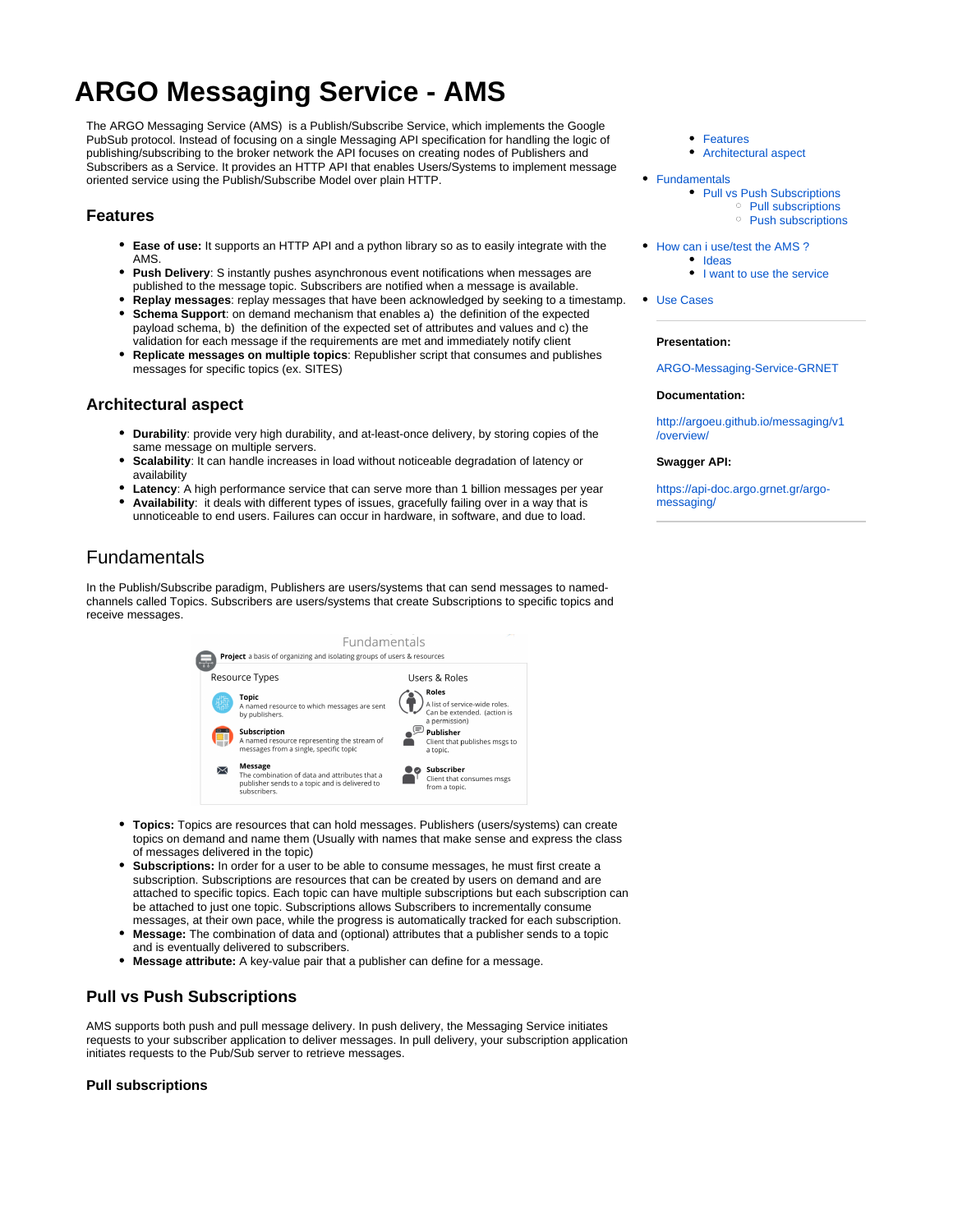

Pull subscriptions can be configured to require that message deliveries are acknowledged by the Subscribers. If an acknowledgement is made, subscription can resume progressing and send the next available messages. If no acknowledgement is made subscription pauses progressing and re-sends the same messages.

In a pull subscription, the subscribing application explicitly calls the API pull method, which requests delivery of a message in the subscription queue. The Pub/Sub server responds with the message (or an error if the queue is empty), and an ack ID. The subscriber then explicitly calls the acknowledge method, using the returned ack ID, to acknowledge receipt.

#### **Push subscriptions**

In a push subscription, the push server sends a request to the subscriber application, at a preconfigured endpoint. The subscriber's HTTP response serves as an implicit acknowledgement: a success response indicates that the message has been successfully processed and the Pub/Sub system can delete it from the subscription; a non-success

<span id="page-1-0"></span>response indicates that the Pub/Sub server should resend it (implicit "nack"). To ensure that subscribers can handle the message flow, the Pub/Sub dynamically adjusts the flow of requests and uses an algorithm to rate-limit retries.

The push server(s) are an optional set of worker-machines that are needed when the AMS wants to support push enabled subscriptions.

- It allows to decouple the push functionality from AMS api nodes
- They perform the push functionality for the messages of a push enabled subscription (consume- >deliverack)/
- Provide a gRPC interface in order to communicate with their api
- Provide subscription runtime status

Apart from all these the Messaging Service supports:

- **Argo-ams-library**: A simple library to interact with the ARGO Messaging Service.
- **Argo-AuthN**: Argo-authn is a new Authentication Service. This service provides the ability to different services to use alternative authentication mechanisms without having to store additional user info or implement new functionalities.The AUTH service holds various information about a service's users, hosts, API urls, etc, and leverages them to provide its functionality.
- **AMS Metrics**: Metrics about the service and the usage.

# <span id="page-1-1"></span>How can i use/test the AMS ?

### <span id="page-1-2"></span>**Ideas**

Some ideas about how to use the service

- **Balancing workloads in network clusters:** For example, a large queue of tasks can be efficiently distributed among multiple workers (e.g. Fedcloud instances).
- **Implementing asynchronous workflows:** For example, an order processing application can place an order on a topic, from which it can be processed by one or more workers.
- **Publishing of monitoring results:** Monitoring Engines can push monitoring results through the ARGO Monitoring Service
- **Publishing of accounting data:** Act as the transport layer for the secure exchange of accounting information
- **Log aggregation**: Log aggregation from different services in your infrastructure

### <span id="page-1-3"></span>**I want to use the service**

#### Follow the steps

1. GGUS ticket at Messaging Support Unit with: a. Small description of the integration - use of Messaging service (pull, push option)